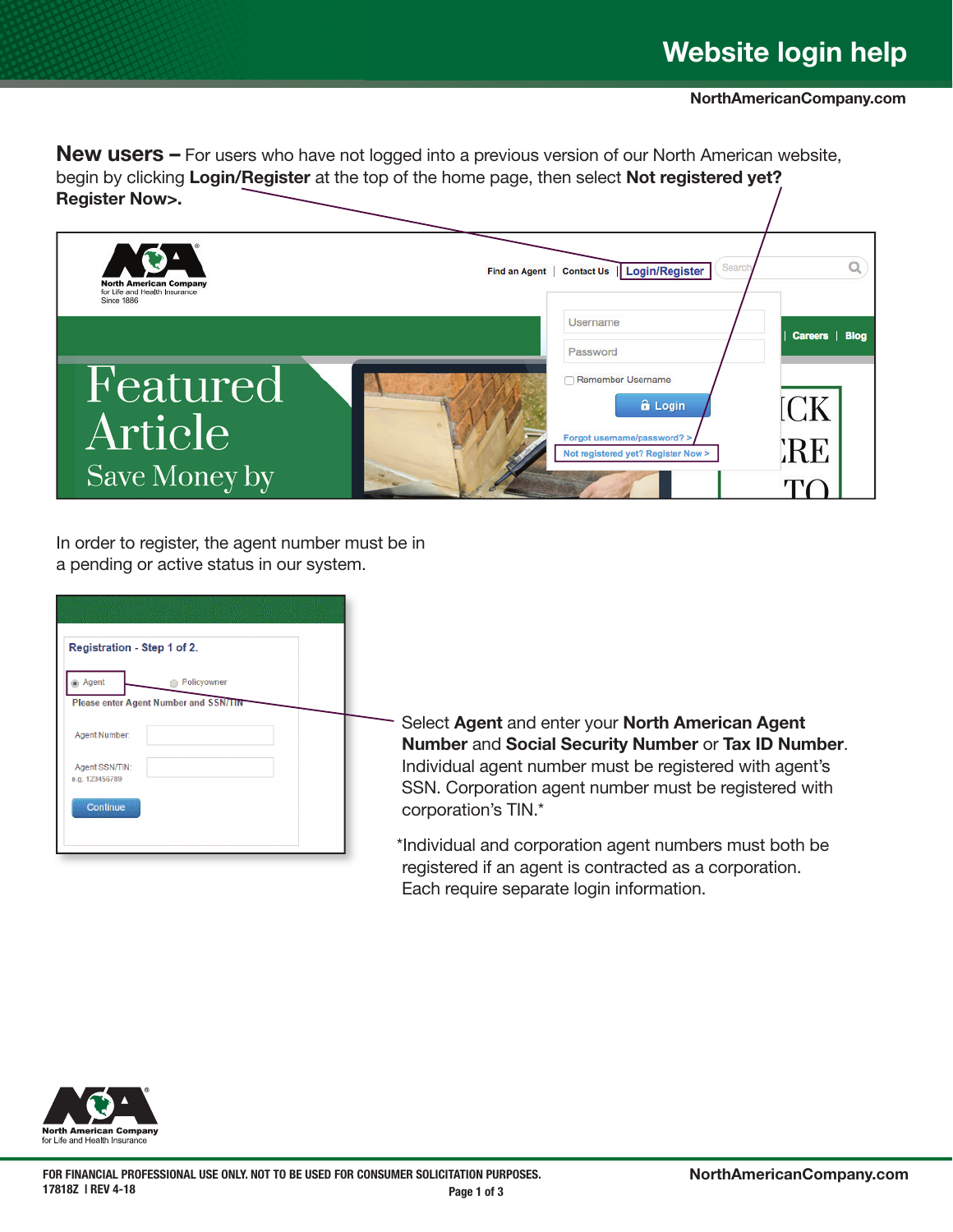## Next steps:

- 1. Enter information in the required fields. You must fill out all fields correctly, so double check all fields before clicking Submit. See special requirements for User Name and Password fields.
- 2. Check the "Please accept terms and conditions" box after reading the Terms and Conditions (click the link to read).
- 3. Click Submit.